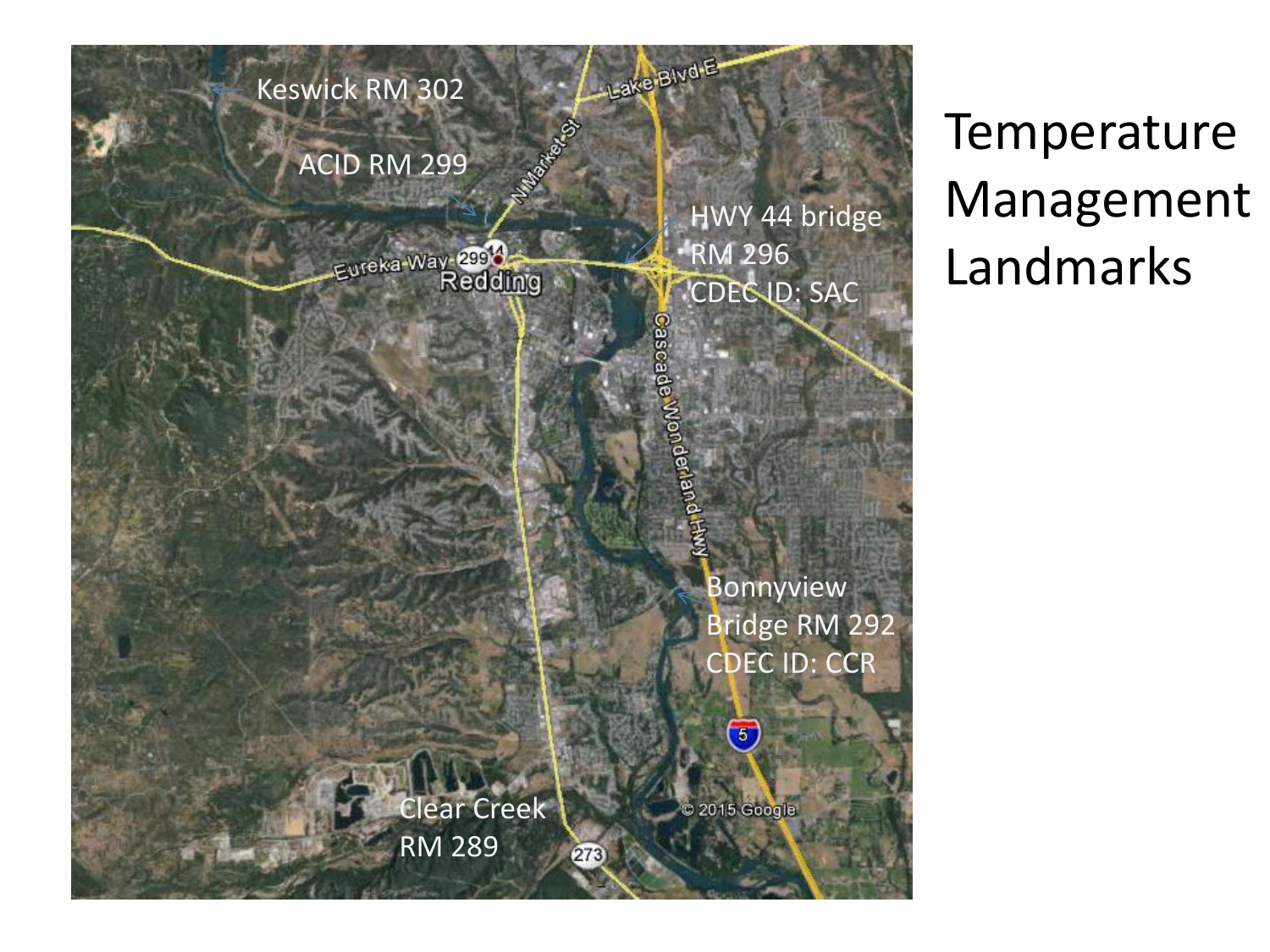## Carcass Distribution

| 2015 Winter-Run Carcass counts by river area as of 6-22-15 |                  |                        |                             |  |  |  |  |
|------------------------------------------------------------|------------------|------------------------|-----------------------------|--|--|--|--|
| <b>Section</b>                                             | <b>Carcasses</b> | 2015<br><b>Percent</b> | % Average years (2003-2014) |  |  |  |  |
| 1- Keswick Dam to ACID Dam (rm 302 to 298)                 | 77               | 45.6%                  | 35.4%                       |  |  |  |  |
| 2- ACID Dam to Hwy 44 Brg (rm 296)                         | 47               | 27.8%                  | 39.6%                       |  |  |  |  |
| 3- Hwy 44 Brg to Clear Crk Powerlines<br>(rm 288)          | 36               | 21.3%                  | 21.8%                       |  |  |  |  |
| 4- Clear Crk Pwrl to Balls Ferry Brg<br>(rm 275)           | 9                | 5.3%                   | 3.2%                        |  |  |  |  |
| <b>Total</b>                                               | 169              | 100.0%                 | 100.0%                      |  |  |  |  |

- Surveys are finding higher numbers, possible we are seeing earlier run timing than the last few years or a large run of WCS.
- Carcasses below HWY 44 are not indicative of spawning downstream since they are moved downstream after spawning.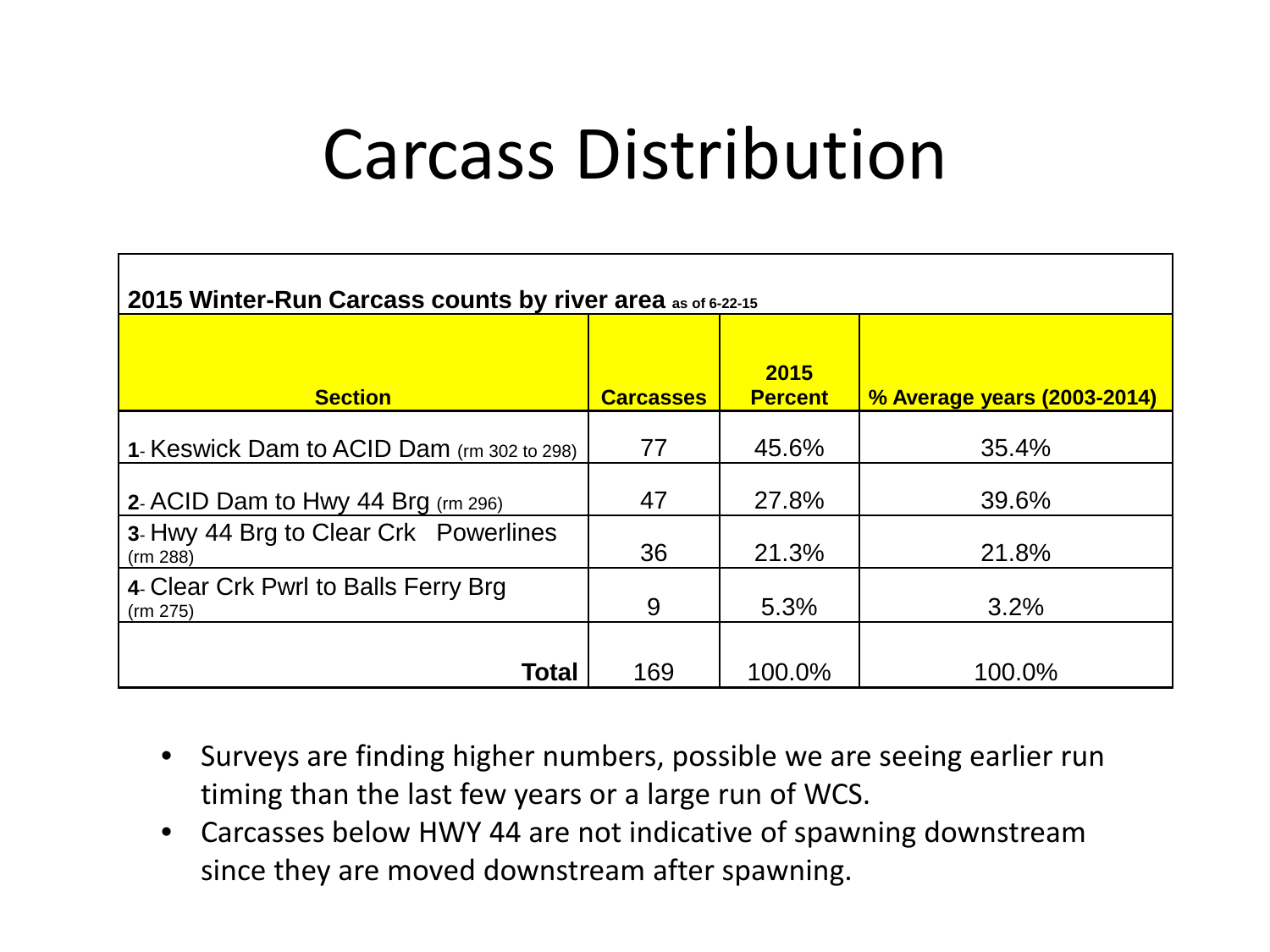## Redd Distribution

| 2015 Winter-Run aerial Redd counts by river area as of 6-18-15  |                      |              |              |                       |  |
|-----------------------------------------------------------------|----------------------|--------------|--------------|-----------------------|--|
| <b>Flight Sections</b>                                          | <b>River</b><br>mile | <b>Redds</b> | 2015 Percent | % Average (2003-2014) |  |
| Keswick to A.C.I.D. Dam.<br><b>Carcass Section 1</b>            | 298                  | 33           | 57.9%        | 45.0%                 |  |
| A.C.I.D. Dam to Highway 44 Bridge.<br><b>Carcass Sec 2</b>      | 296                  | 23           | 40.4%        | 42.1%                 |  |
| Highway 44 Br. to Airport Rd. Br.<br><b>Carcass Sec 3-4</b>     | 284                  | $1^*$        | 1.8%         | 12.2%                 |  |
| Airport Rd. Br. to Balls Ferry Br.<br><b>Carcass Section 4</b>  | 275                  | 0            | 0.0%         | 0.3%                  |  |
| <b>Balls Ferry Br. to Battle Creek.</b><br><b>Below Carcass</b> | 271                  | $\Omega$     | 0.0%         | 0.1%                  |  |
| <b>Battle Creek to Jellys Ferry Br.</b><br><b>Below Carcass</b> | 266                  | 0            | 0.0%         | 0.1%                  |  |
| <b>Jellys Ferry Br. to Bend Bridge</b><br><b>Below Carcass</b>  | 257                  | $\Omega$     | 0.0%         | 0.1%                  |  |
| Bend Bridge to Red Bluff Diversion Dam Below Carcass            | 242                  | $\Omega$     | 0.0%         | 0.0%                  |  |
| Red Bluff Diversion Dam to Tehama Br. Below Carcass             | 229                  | 0            | 0.0%         | 0.1%                  |  |
|                                                                 | total                | 57           | 100%         | 100%                  |  |

\* Was found on recently restored Painters Riffle just below HWY 44 bridge.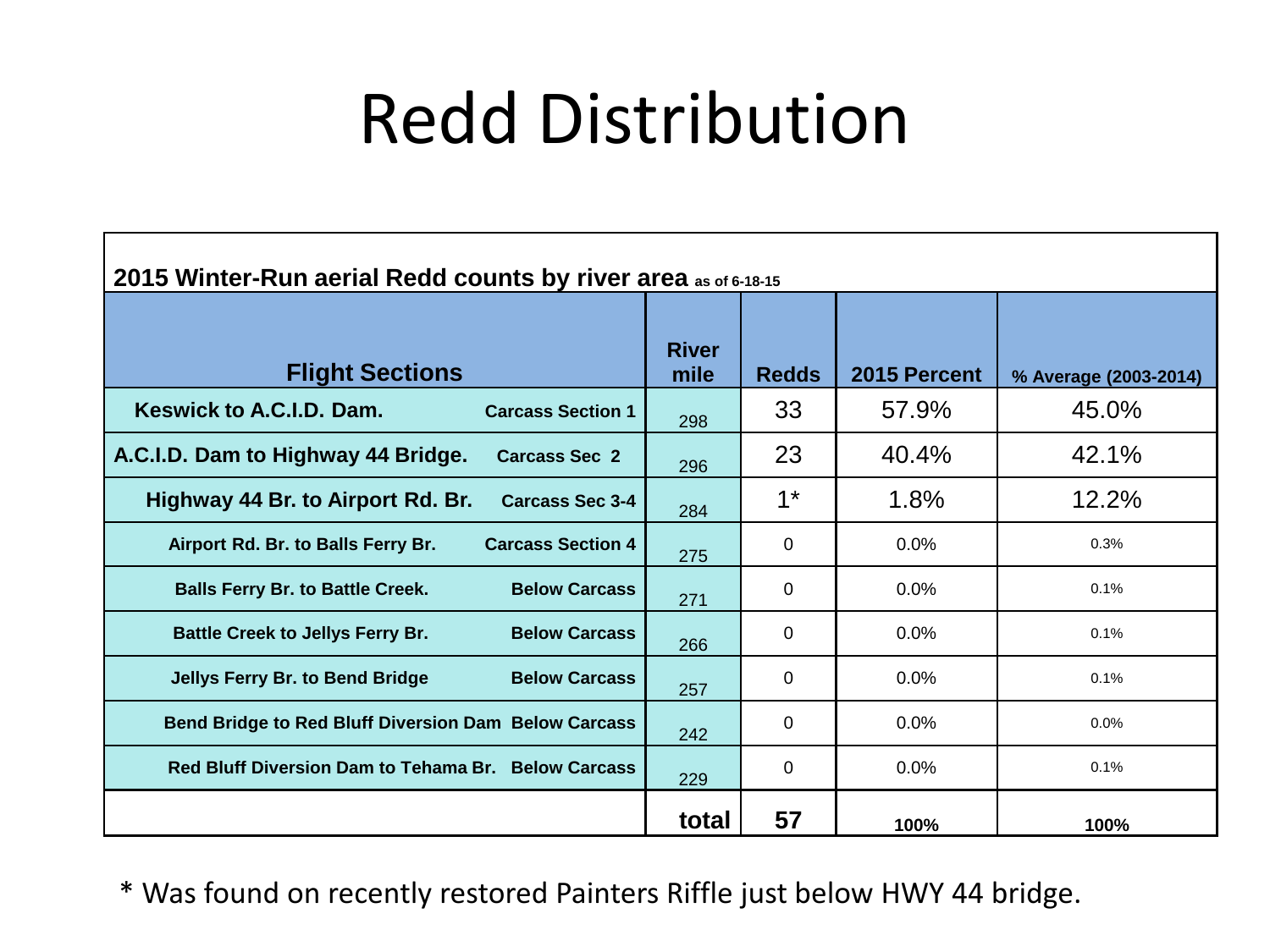

Water **Temperatures** at Management Points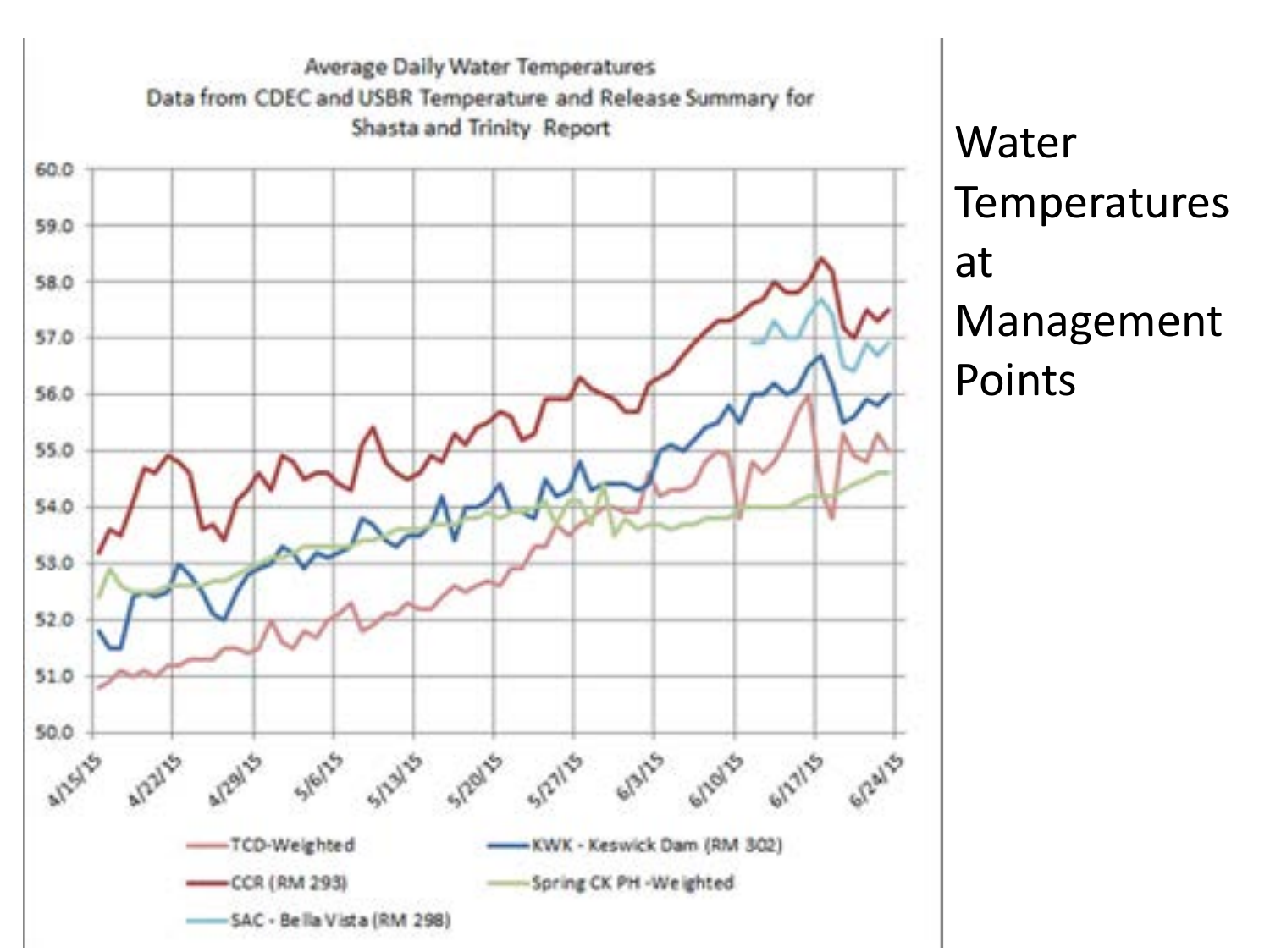## Air Temperature Forecast